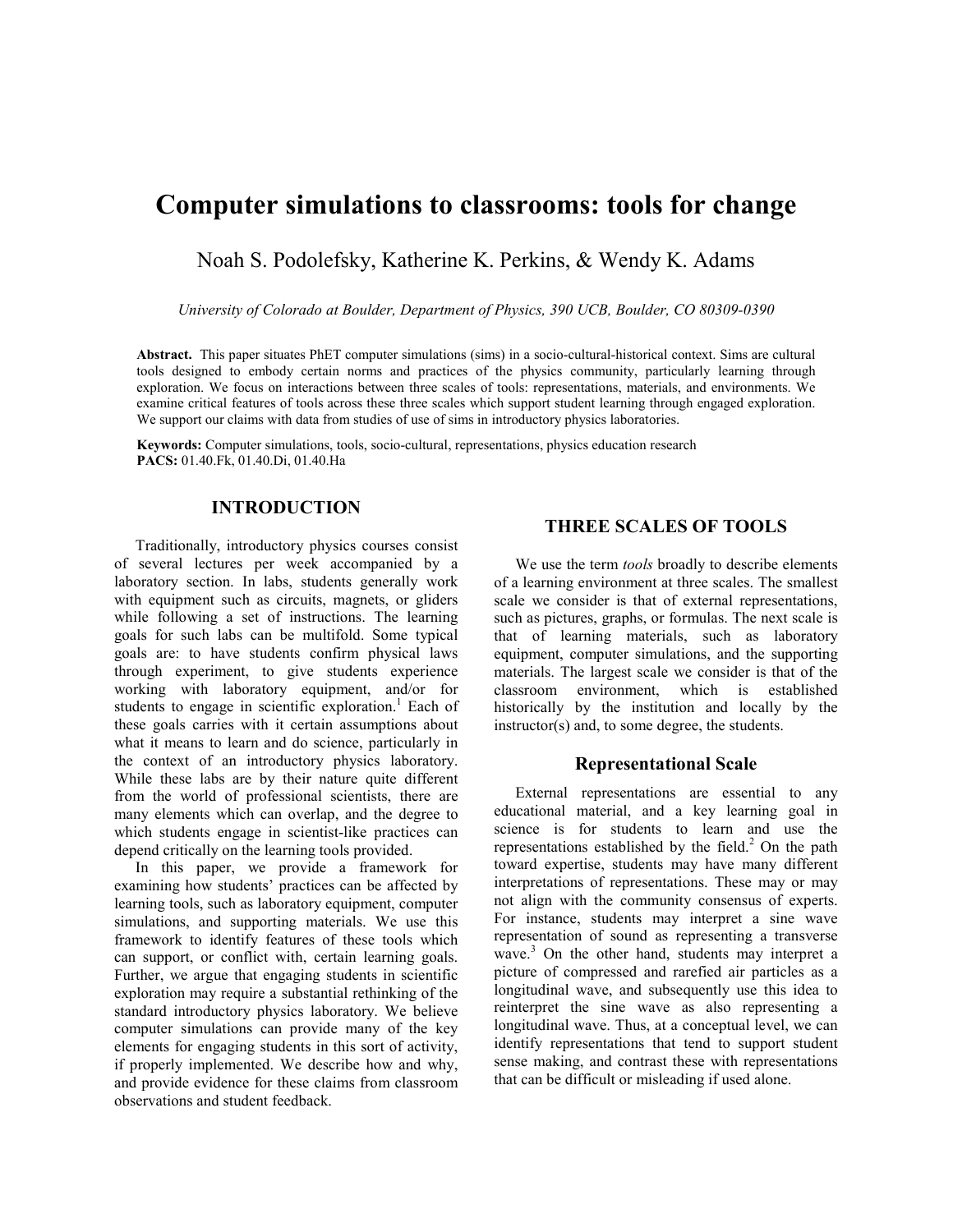We suggest, however, that representations carry more than conceptual meaning. Representations can also cue epistemic frames.<sup>4</sup> That is, students may view the nature of an activity very differently depending on the representations presented. For instance, sine waves and formulas may tend to cue an "answer making" frame, whereby students assume the point of the activity is to come up with the correct answer. On the other hand, pictures of realistic objects may cue a "sense making" frame, whereby students may try to learn by building on their prior knowledge and experiences. Note that realistic objects need not be things such as cars or roller coasters. Representing a sound wave as air particles, or electrons as blue spheres, may also cue sense making. These representations can give students more concrete ways of thinking about the phenomena, and therefore substantially change the way students view learning.

#### **Materials Scale**

Standard labs use equipment accompanied by a set of instructions that guide students through the activity. While from the outside this arrangement may appear to engage students in scientific exploration, we and others<sup>1</sup> suggest that what students are actually doing is vastly different. A key element of acting like a scientist is exploring in a somewhat self-guided fashion, asking questions, formulating ideas, and conducting tests of these ideas. What we have found is that giving students too much guidance may short circuit this learning through exploration.<sup>5</sup>

However, in order for lower levels of guidance to foster exploration, the learning materials provided must sufficiently scaffold this type of activity. We claim that computer simulations, particularly the PhET simulations  $(sims)$ , provide such scaffolding, whereas standard laboratory equipment may not. This scaffolding includes carefully controlling for what a sim user can (and cannot) do, as well as what the user is (and is not) shown. Both of these depend critically on elements at the representational scale. We may design a sim such that users tend to see more concrete representations first and see the more formal representations only after a substantial amount of interaction with the sim. Sims also allow users to manipulate objects in ways that would be nearly impossible with real equipment, but users are also constrained such that these manipulations tend to provide just what students need to see and little more. This is particularly important in two respects: 1) allowing students to easily manipulate objects and variables provides a low risk entry point to scientific exploration, and 2) constraining what students can do reduces cognitive demands and frees up resources for

sense making and development of an expert-like mental framework.

#### **Environment Scale**

When trying to change the nature of a physics course, representations and materials may be the most apparent components on which to focus. However, changing these is neither simple nor straightforward. In a sense, doing so is to go against long and deeply entrenched historical traditions.<sup>7</sup> Many classrooms in which exploration and collaborative group work is to occur are set up for transmissionist instruction. There is a chalkboard at the front of the room and the desks are tightly packed facing the front. This may indicate to both students and instructors that a certain type of learning is to go on. Even if the instructor tries to do things differently, it may be difficult for students to talk to each other, or for the instructor to sit down and talk with groups. This is why some physics departments have radically restructured their classrooms to support inquiry learning.

Even with classrooms rearranged, the "cookbook" lab remains a staple of physics courses. New tools, such as PhET sims, are often implemented in a similar fashion. This may not be the ideal way of using such tools, and, in fact, is not how they were designed to be used. Nonetheless, students and instructors may take on particular roles, cultural norms, and practices by taking part in traditional schooling. Because these environments have been so structured for so long, it may be difficult to recognize alternatives.

But we need not be fatalistic about the effect of historical traditions. While environment can place constraints on what people perceive as possible actions with a tool, tools can also change the way people act and hence change environmental structures. More accurately, new tools can allow people to act in new and different ways, especially if the new tools capitalize on peoples' natural curiosities. We believe that many students are inclined to learn by exploring, but in many cases are kept from doing so by the limitations of the available learning tools and environment. PhET sims allow for this type of learning, and can change a classroom environment through student engagement in exploration.

#### **General Model**

We represent a general model for coordinating representations, materials, and environments in Figure 1. We draw on the nested layers used by  $Finkelstein<sup>8</sup>$ and Cole,<sup>7</sup> focusing on a smaller scale (their *situation* layer is roughly the equivalent of our environment). Representations may include conceptual cues or epistemic cues, and become part of classroom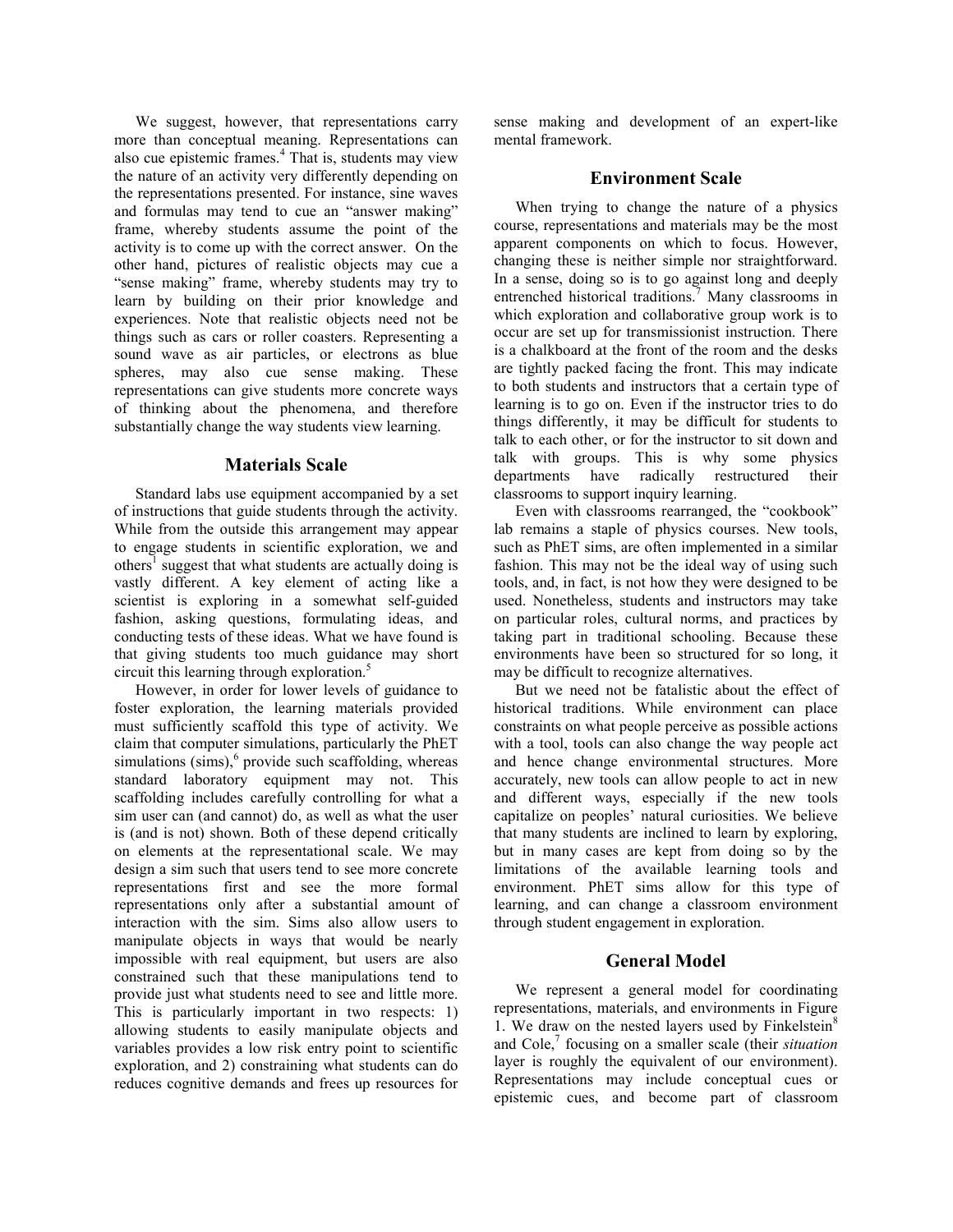materials. Materials could be lab equipment, sims, and/or supporting materials. These allow certain actions and provide constraints. Constraints are productive when they reduce demands on students and free up resources for other cognitive (and social) action. Environment subsumes the other layers, and includes physical classroom structures as well as social norms and practices.

Historical traditions drive the structure of layers, generally from the outside in. For example, traditionally, physics labs take place in a classroom, using wires and bulbs, asking students to apply the formula  $V = IR$ . By placing new and different representations and materials in an environment, we may be able to catalyze structural change from the inside out. A PhET sim that represents current flow explicitly and allows students to quickly build circuits (virtually) may promote a classroom environment where the norm is sense making and collaborative learning. These materials may also provoke instructors to restructure classrooms so as to further promote the type of engagement made possible with sims. We note that sims are not the only tools that can change environments, only that they are a well studied example.

## **SUPPORTIG DATA**

We provide data supporting our claims from two sources: 1) feedback from students comparing laboratory activities with and without sims, and 2) classroom observations of students using sims. These data were gathered in a second semester, algebrabased introductory physics course (N~300).

During the  $5<sup>th</sup>$  week of the course, students completed an activity on current and voltage using the Circuit Construction Kit, a PhET sim that allows users to build and observe electric circuits. The following week, students completed an activity using real equipment (wires, bulbs, and batteries). Students then completed an online survey asking them to compare the sim and real equipment labs in an open response question. These long answer responses were coded into the categories shown in Table 1. *Sim Learning* includes responses where students explicitly stated PhET was beneficial for learning and understanding concepts. *Sim Usage* includes responses where students cited advantages to sims (over real equipment) such as ease of use, always working as expected, being able to see useful representations, and feeling like the sims allowed for lower risk experimentation. *Preferred Real* includes students who explicitly stated they preferred the real equipment over sims (usually because they believed they learned more from being "hands on"). *Both* indicates students who cited advantages to both sims and real equipment, and



**FIGURE 1.** General model for scales of tools.

had a preference for using both. Students were often coded into multiple categories.

In these open response questions, a majority of students stated that CCK had advantages for usage, while a small fraction stated an explicit preference for real equipment. While most responses focused on usage, some students explicitly stated that the sims were better for conceptual learning than the real equipment, and a surprising number made fairly articulate statements about the advantages of both.

| <b>TABLE 1.</b> Student coding of survey results. |  |  |
|---------------------------------------------------|--|--|
|                                                   |  |  |

| Code           | <b>Fraction of Students</b> |  |  |
|----------------|-----------------------------|--|--|
| Sim Learning   | 26%                         |  |  |
| Sim Usage      | 64%                         |  |  |
| Preferred Real | 22%                         |  |  |
| Both           | 42%                         |  |  |
|                |                             |  |  |

A number of students commented specifically on how the sim allowed them to engage in activity that they did not feel comfortable doing with real equipment. Two such quotes follow:

*"The simulation was much more helpful. The reason I found it more helpful is because it allowed me to build different circuits easily while also being able to visualize the current itself. It helped so much that I used the simulation to study for the test. The real life circuit building was ok; it was a bit confusing and not quite as helpful."* 

*"I thought the PhET lab was much more beneficial than the actual hands on lab because the PhET lab drastically reduced the possibilities of something going wrong like the batteries being drained or the resistors not working properly like in the hands on lab. Working with the PhET simulations showed me how circuits should work when everything is working correctly meaning with all other factors controlled."*